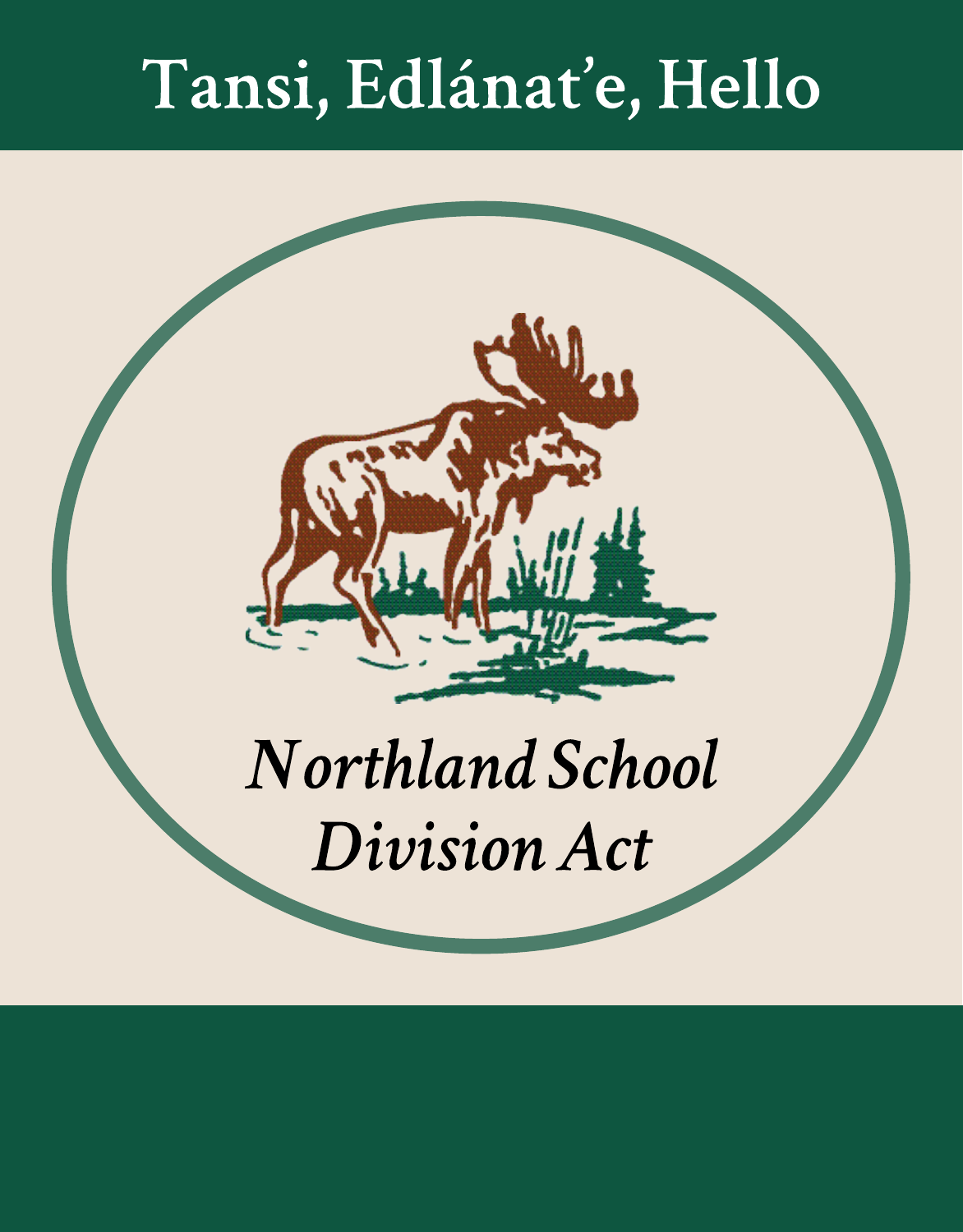## **Highlights of the new Northland SchoolDivisionAct**

On April 4, 2017, Minister of Education David Eggen introduced a new Northland **School Division (NSD)** Act in the Legislative Assembly.

On May 4, 2017, the new *Northland School* **Division(NSD) Act**received Royal Assent in the Legislative Assembly of Alberta.

Key Points of the Northland School Division **Act:**

- NSD will have a governance structure of between seven and eleven wards. One trustee is elected in each ward;
- Transition from local school board committees to school councils. School Councils will be guided by the *School Act* and**School Council Regulation;**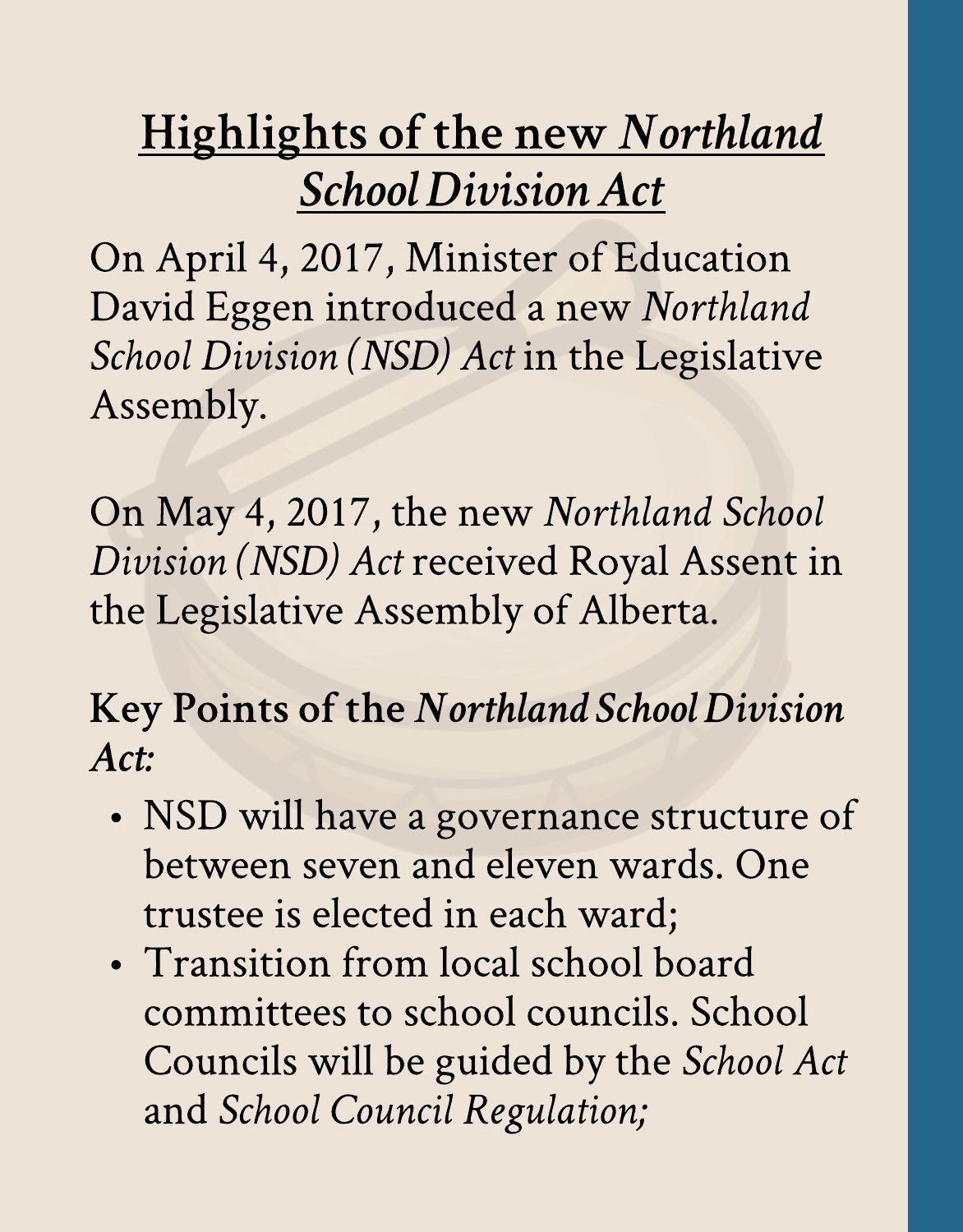- Ward Councils will be established in each electoral ward consisting of the trustee from the ward, each school council in the ward and other persons as determined by the Board of the NSD;
- The Board of the NSD is required to establish a process for engaging with the wards, Council of School Councils, First Nations, Métis and other communities to whom we provide education services, Métis Settlements General Council and Treaty 8 First Nations of Alberta with respect to the establishments of the Board's strategic direction;
- persons living on a reserve where NSD has a tuition or education services agreement with the Nation are eligible to vote and/or run in school board trustee elections. (Previously a Ministerial Order)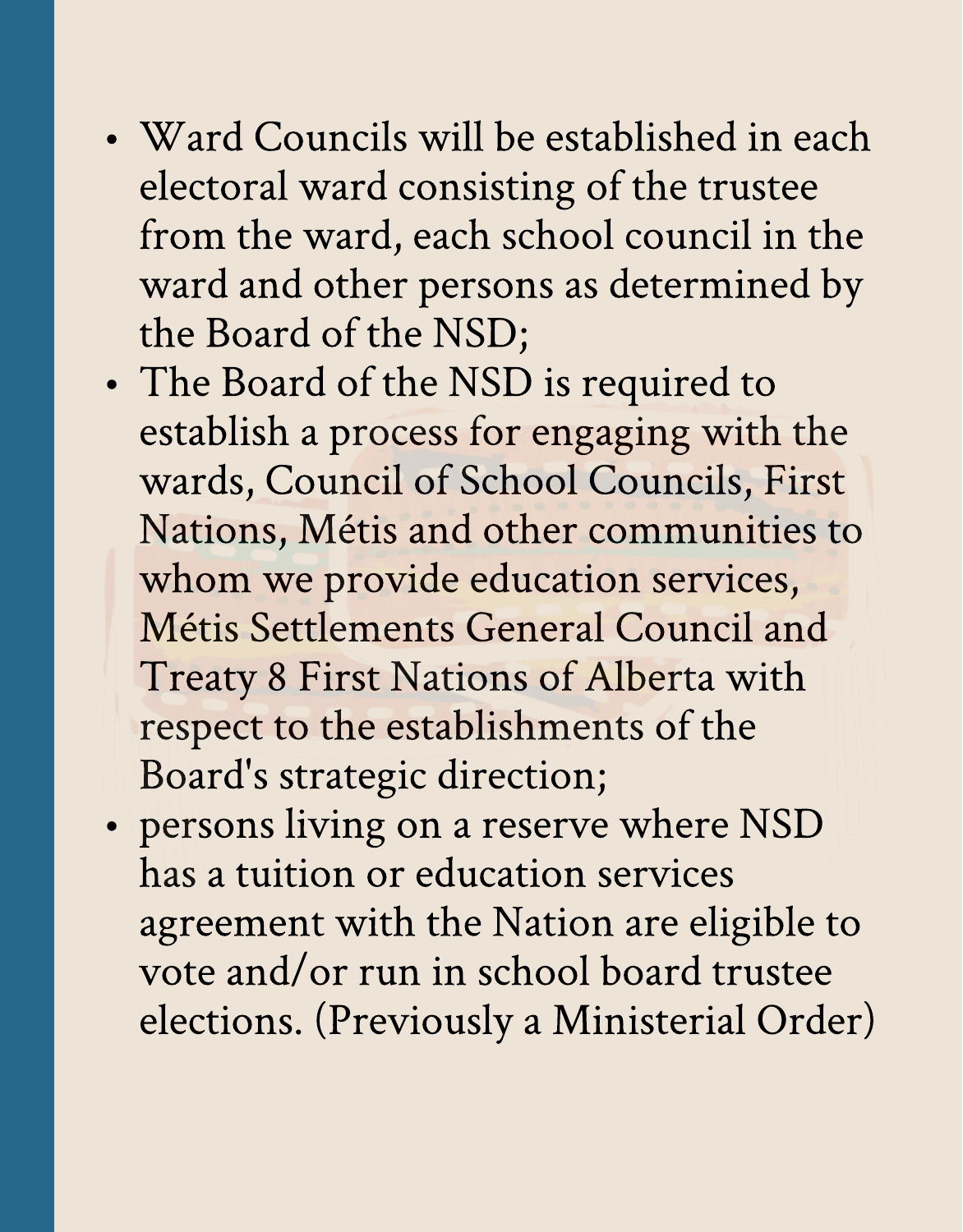## Frequently Asked Questions-**NorthlandSchoolDivisionAct**

### Why does Northland School Division have its own act?

The NSD Act supports the school division's unique geographical area and the diversity in each school community. NSD provides education to primarily First Nations and Métis students over 288,347 square kilometres.

It became evident NSD required legislation in addition to what's contained in the School Act, if it was to do its job effectively. (Source: Report of the Northland School Division Investigation Committee, 1981). In 1965, the first version of the Northland School Division Act was passed by the Legislature of the Province.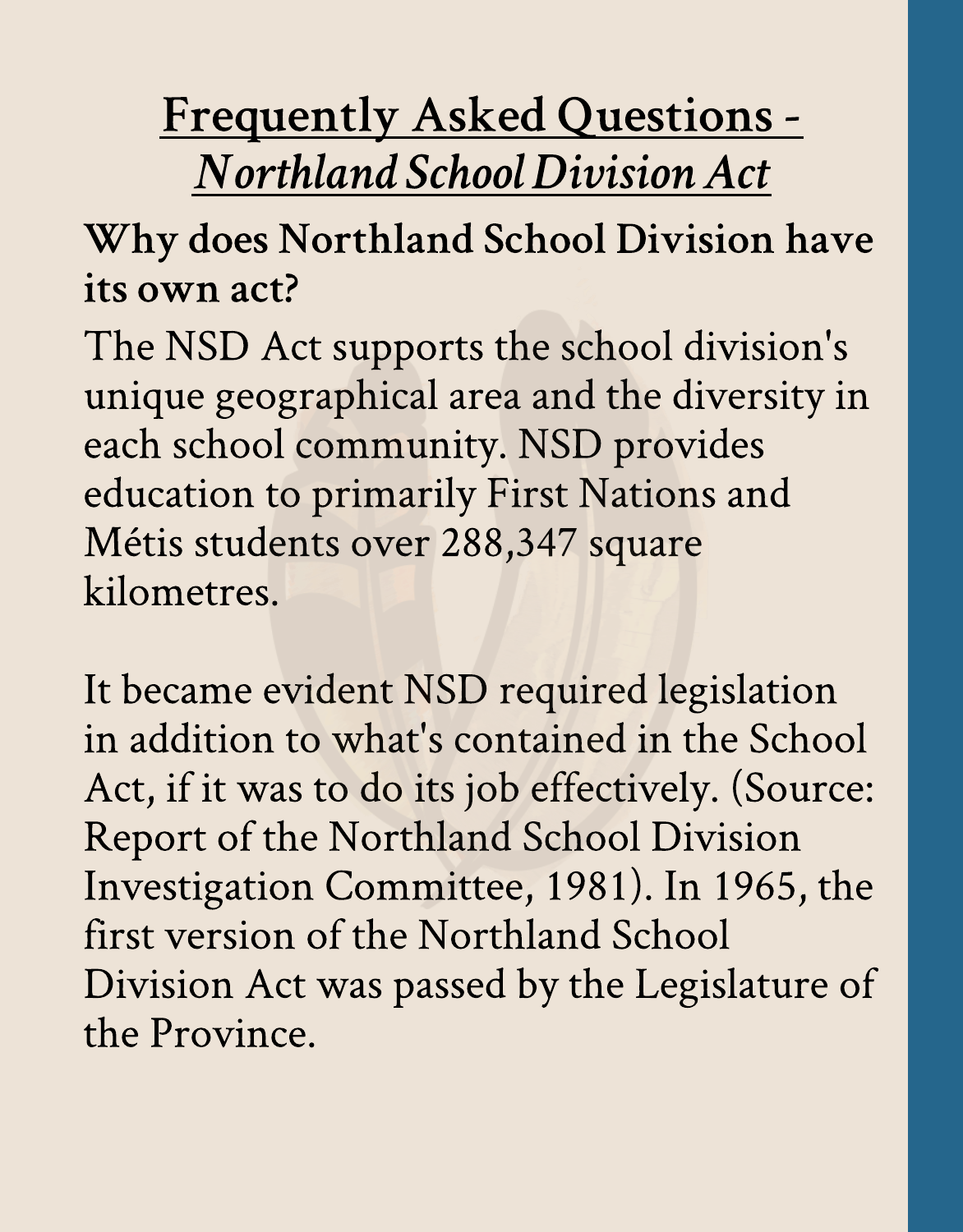### What provisions are in the Northland School Division Act that are not in the School Act?

- Ward Councils;
- mandated Council of School Councils;
- mandatory process to engage with key partners with respect to establishment of the Board of NSD's strategic plan;
- · ability of persons living on-reserve to vote and/or run for school board trustee.

#### How doesthe**NorthlandSchoolDivisionAct** ensure community voice is heard?

The Board of the NSD is required to establish a process for engaging with the wards, Council of School Councils, First Nations, Métis and other communities to whom we provide education services, Métis Settlements General Council and Treaty 8 First Nations of Alberta with respect to the establishments of the board's strategic direction.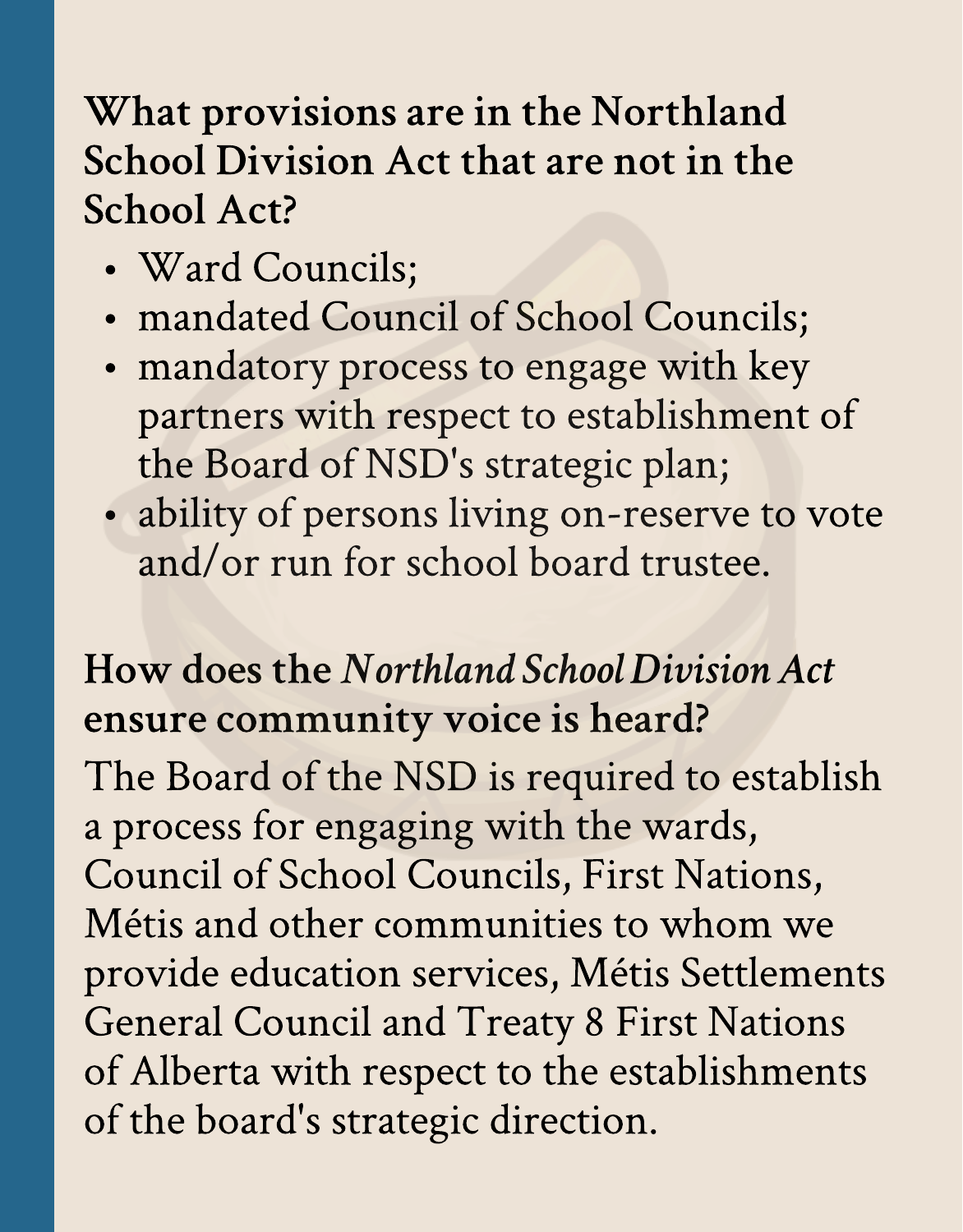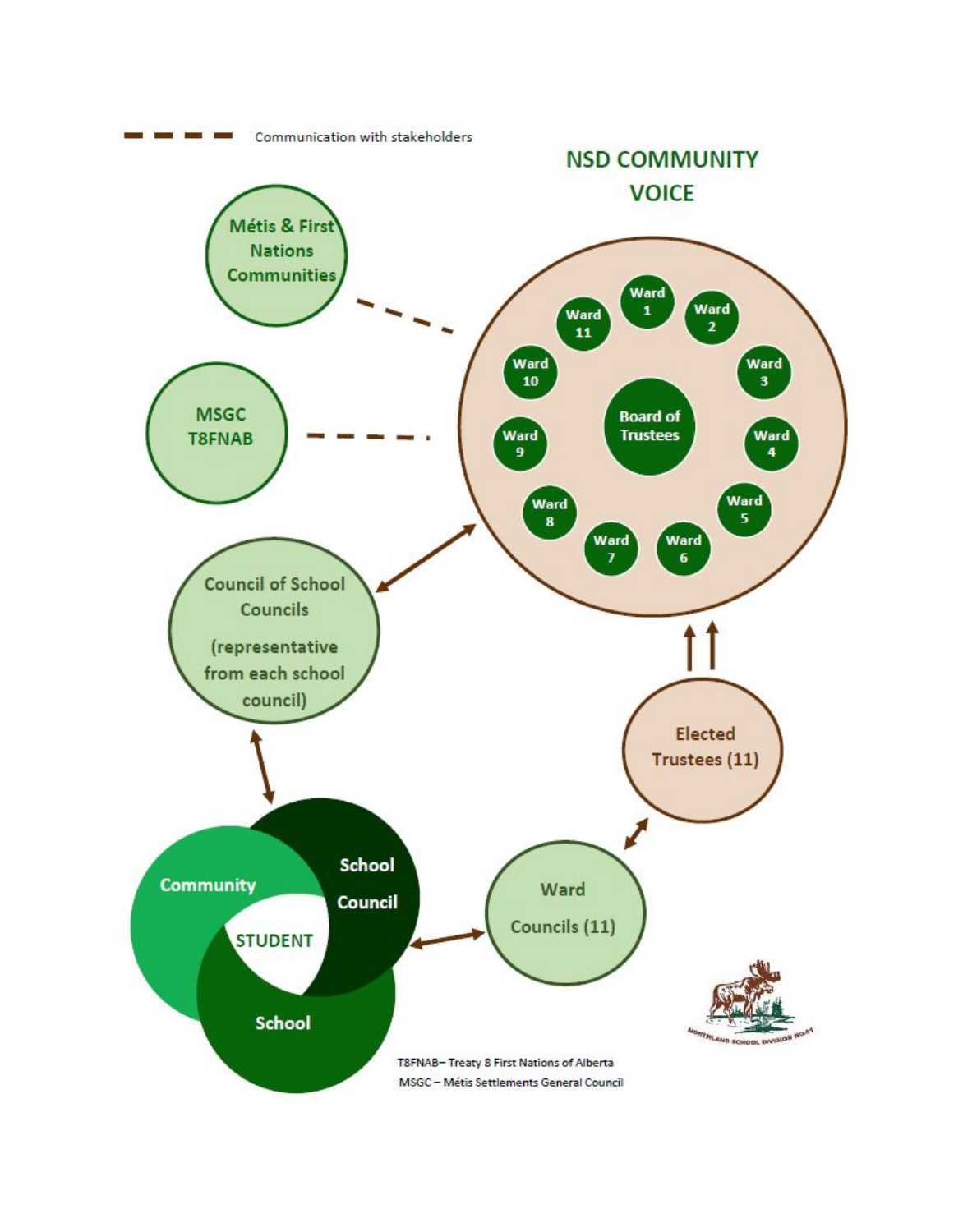